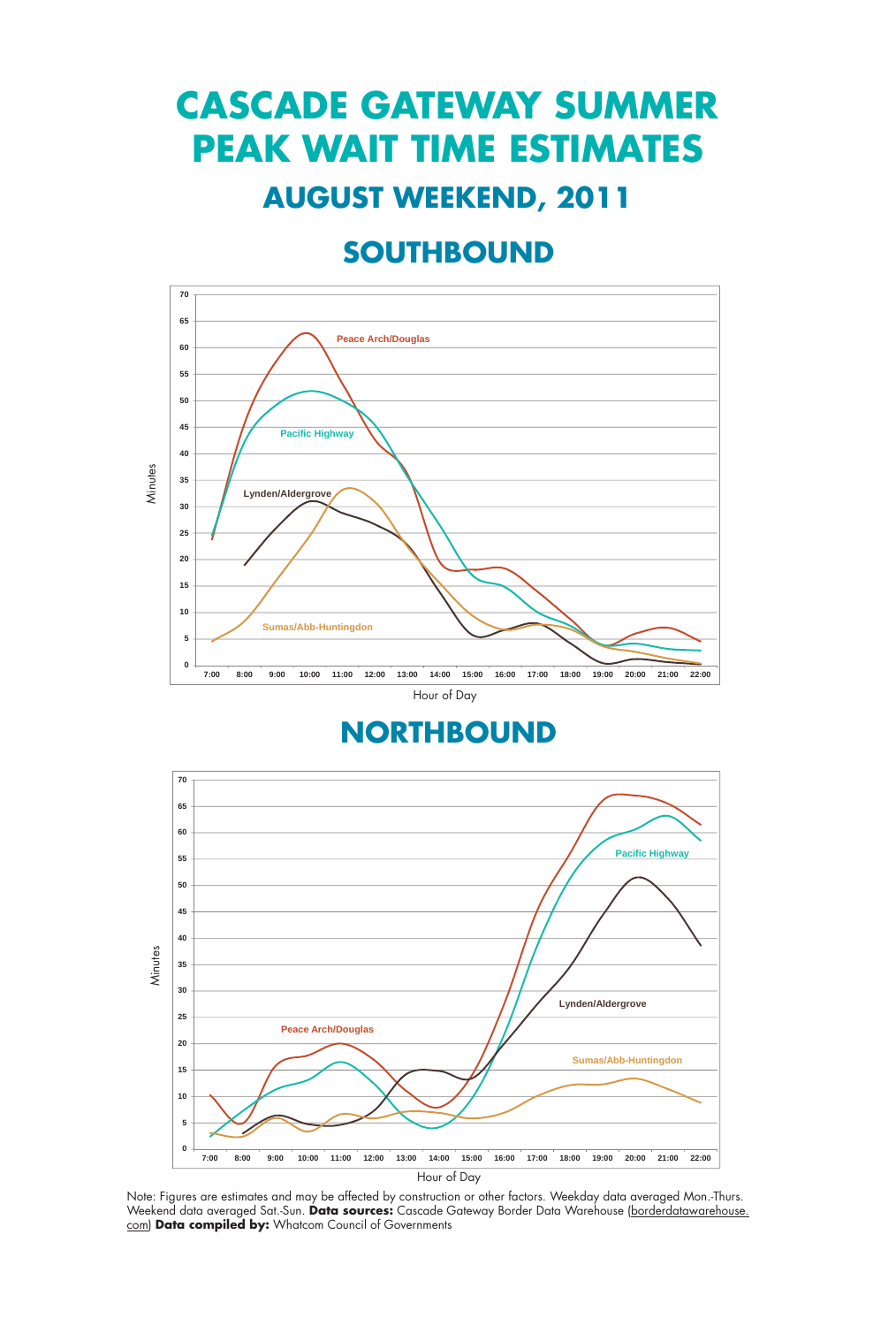# **CASCADE GATEWAY SUMMER PEAK WAIT TIME ESTIMATES**

#### **AUGUST WEEKDAY, 2011**

### **SOUTHBOUND**



#### **NORTHBOUND**



Note: Figures are estimates and may be affected by construction or other factors. Weekday data averaged Mon.-Thurs.<br>Weekend data averaged Sat.-Sun. **Data sources:** Cascade Gateway Border Data Warehouse (borderdatawarehouse.com) Data compiled by: Whatcom Council of Governments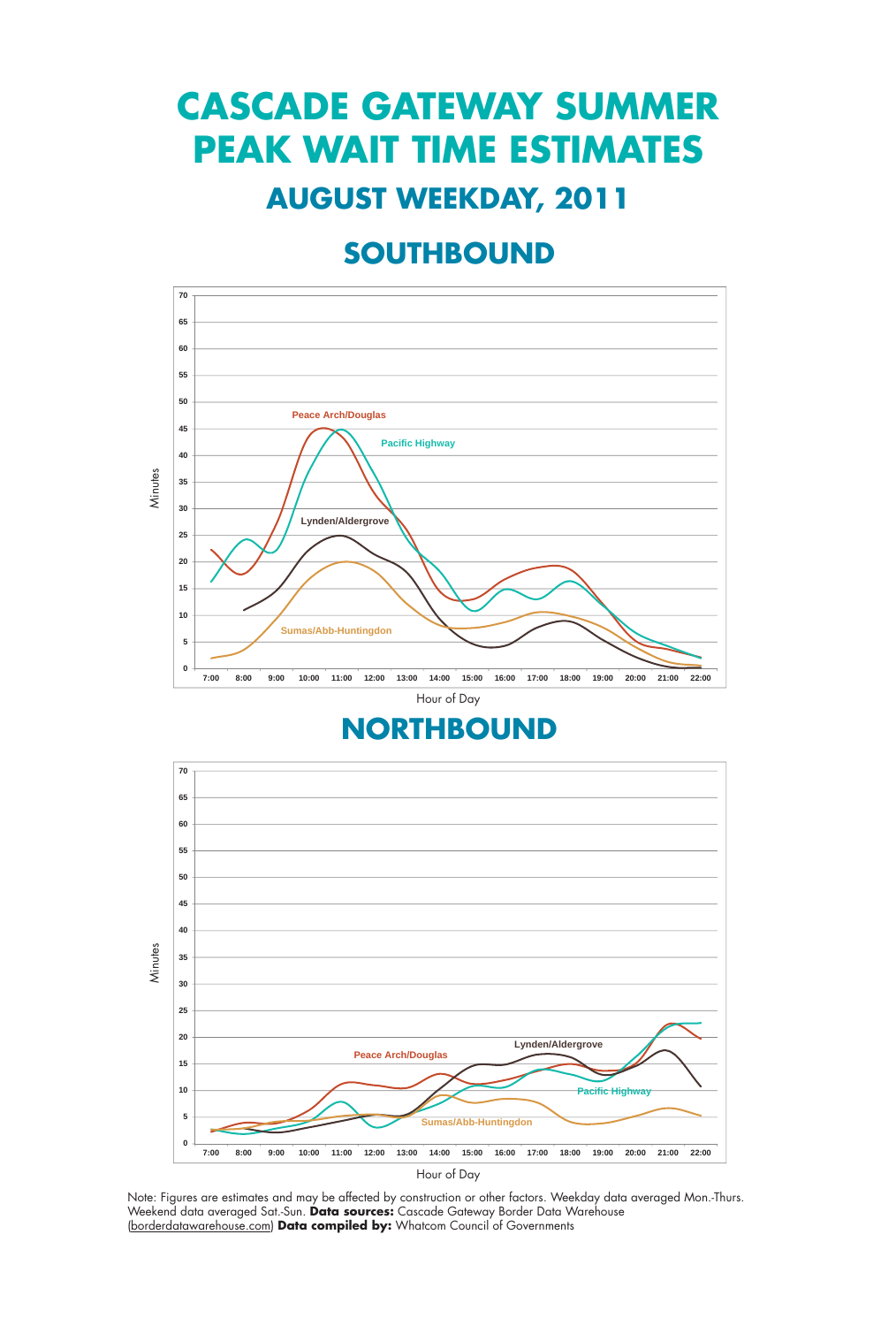# **PEACE ARCH / DOUGLAS WAIT TIME ESTIMATES**

**Data sources:** Cascade Gateway<br>Border Data Warehouse Border Data Warehouse (borderdatawarehouse.com) **Data compiled by:** Whatcom Council of Governments

2007 2009 2011

Note: Figures are estimates and may be affected by construction or other factors. Weekday data averaged Mon.-Thurs. Weekend data averaged Sat.-Sun.

**SOUTHBOUND**

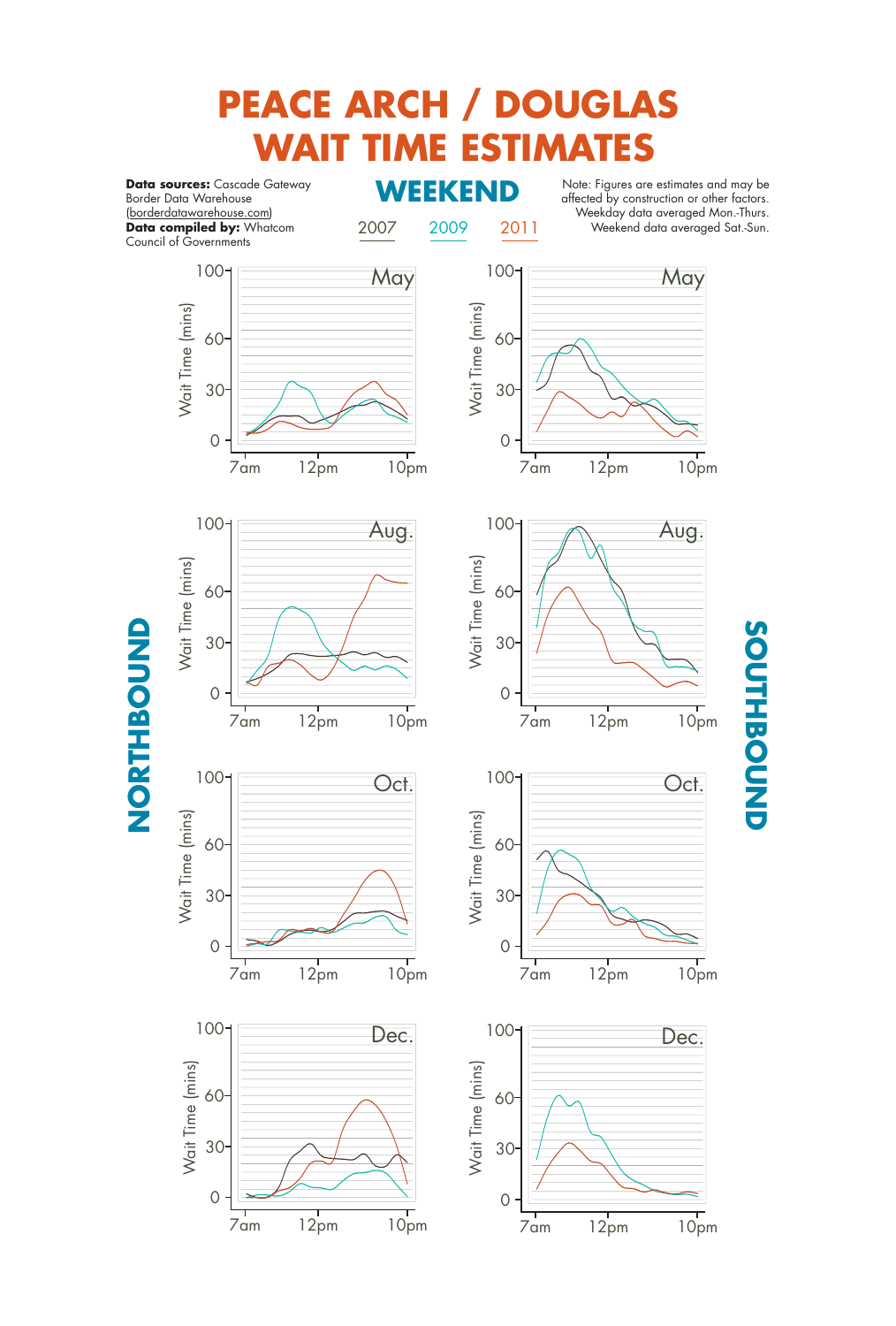# **PEACE ARCH / DOUGLAS WAIT TIME ESTIMATES**

**Data sources:** Cascade Gateway<br>**Border Data Warehouse** Border Data Warehouse (borderdatawarehouse.com) **Data compiled by:** Whatcom Council of Governments

2007 2009 2011

Note: Figures are estimates and may be affected by construction or other factors. Weekday data averaged Mon.-Thurs. Weekend data averaged Sat.-Sun.

**SOUTHBOUND**

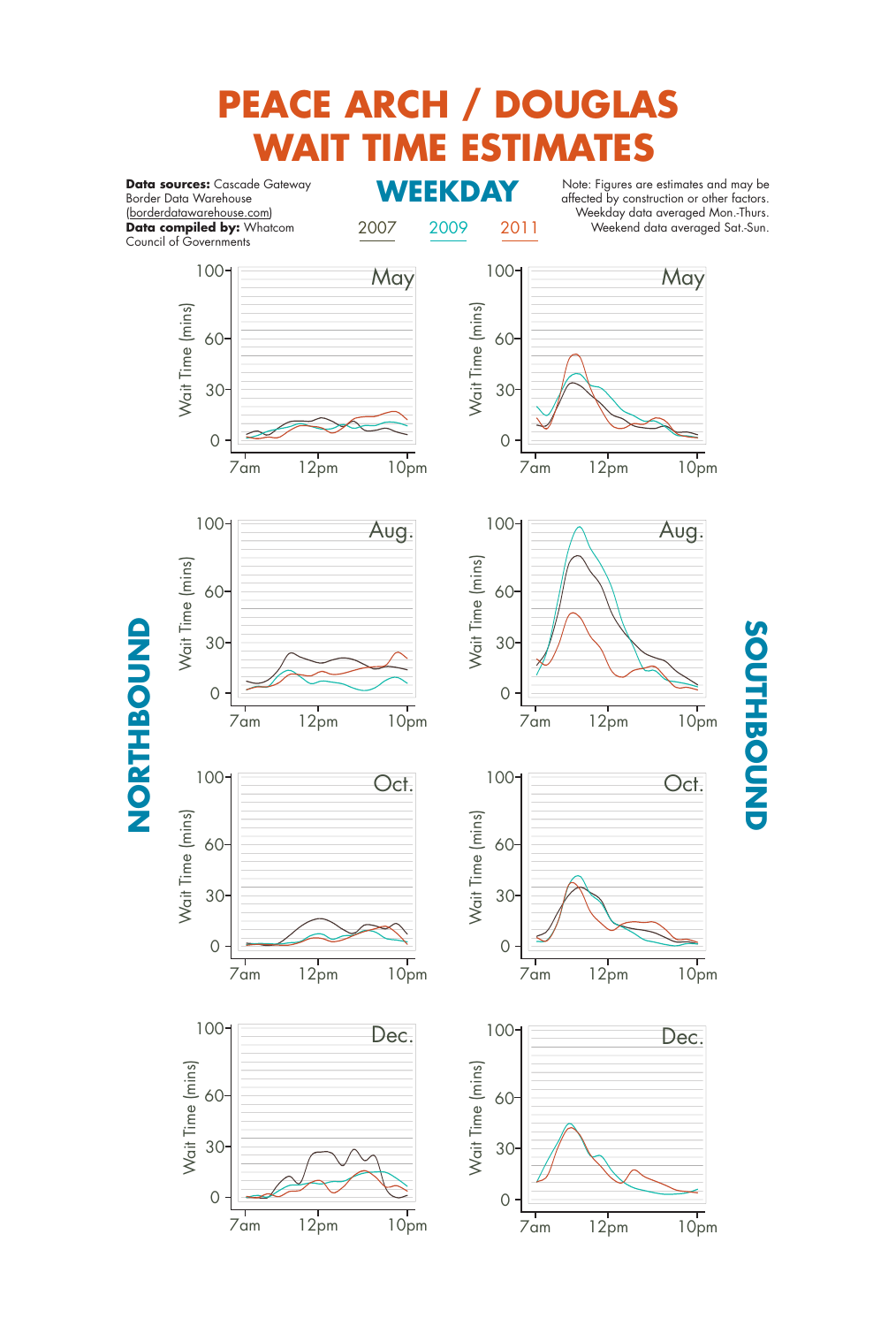# **PACIFIC HIGHWAY E ESTIMATES**

**Data sources:** Cascade Gateway<br>**Reception Merchange MCEREND** Border Data Warehouse (borderdatawarehouse.com) **Data compiled by:** Whatcom Council of Governments

2007 2009 2011

Note: Figures are estimates and may be affected by construction or other factors. Weekday data averaged Mon.-Thurs. Weekend data averaged Sat.-Sun.

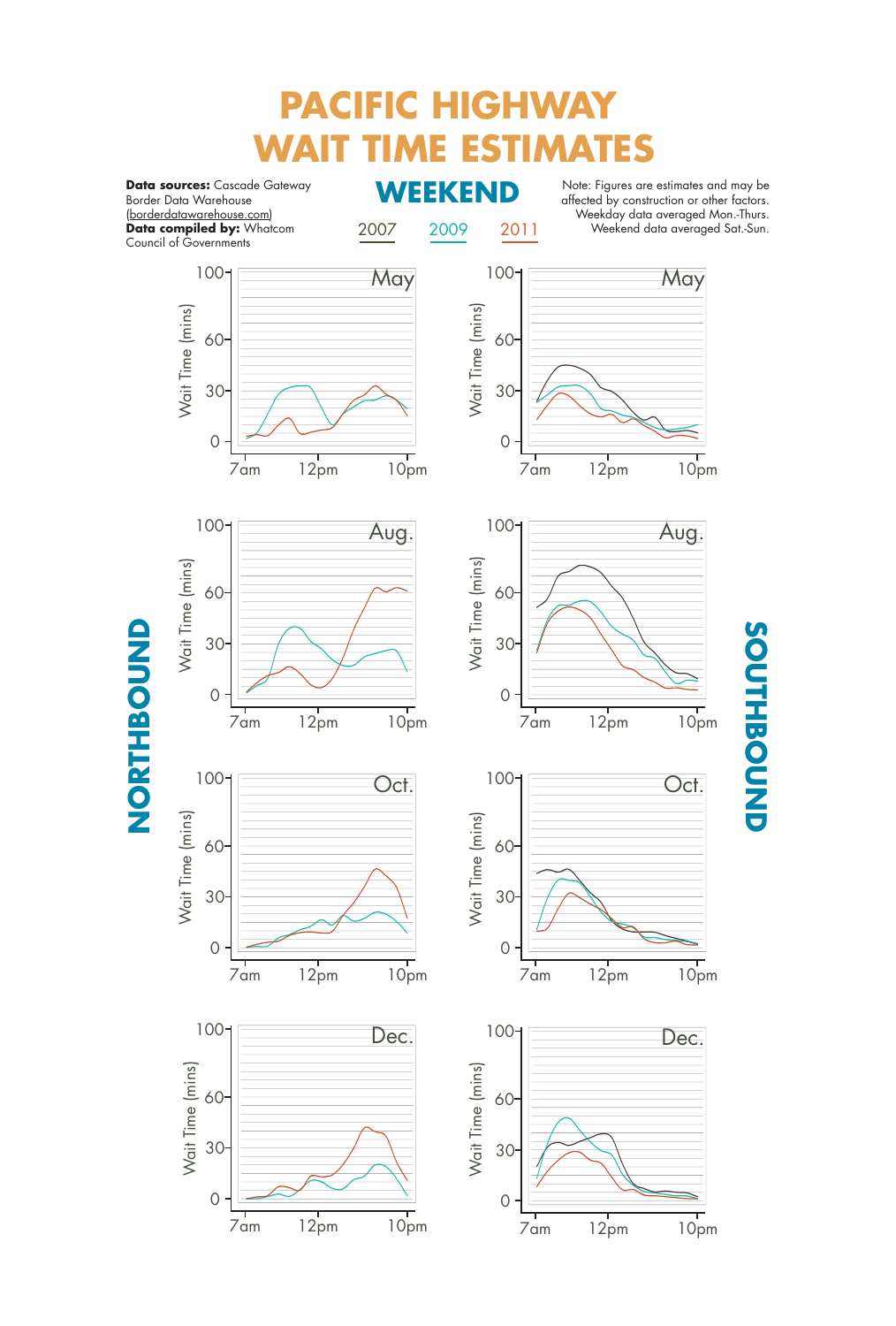# **PACIFIC HIGHWAY WAIT TIME ESTIMATES**

**Data sources:** Cascade Gateway<br>**Border Data Warehouse** Border Data Warehouse (borderdatawarehouse.com) **Data compiled by:** Whatcom Council of Governments

2007 2009 2011

Note: Figures are estimates and may be affected by construction or other factors. Weekday data averaged Mon.-Thurs. Weekend data averaged Sat.-Sun.

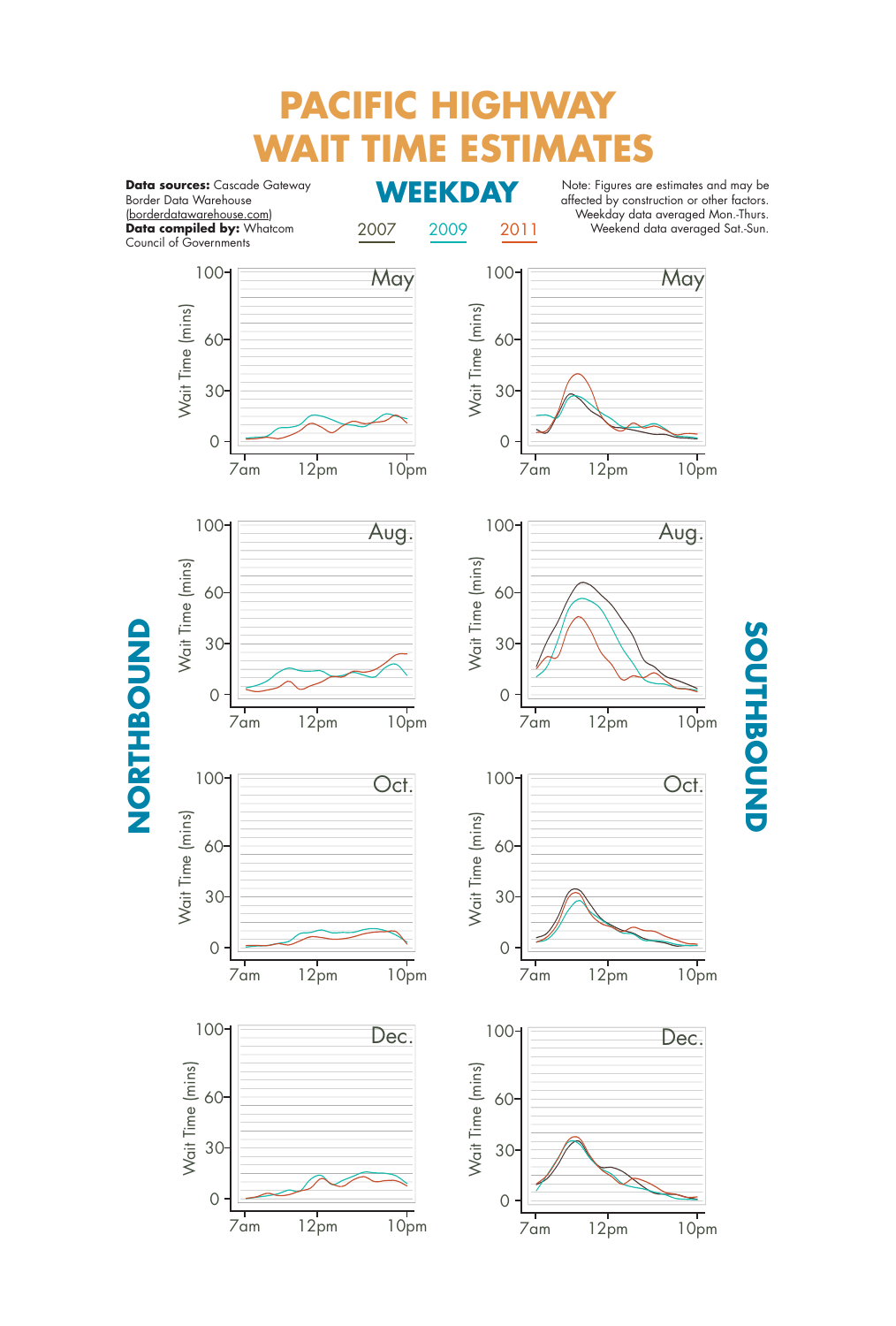# **LYNDEN/ALDERGROVE WAIT TIME ESTIMATES**

### **WEEKEND, 2011**

### **NORTHBOUND**



#### **SOUTHBOUND**



Note: Figures are estimates and may be affected by construction or other factors. Weekday data averaged Mon.-Thurs. Weekend data averaged Sat.-Sun. **Data sources:** Cascade Gateway Border Data Warehouse (borderdatawarehouse. com) **Data compiled by:** Whatcom Council of Governments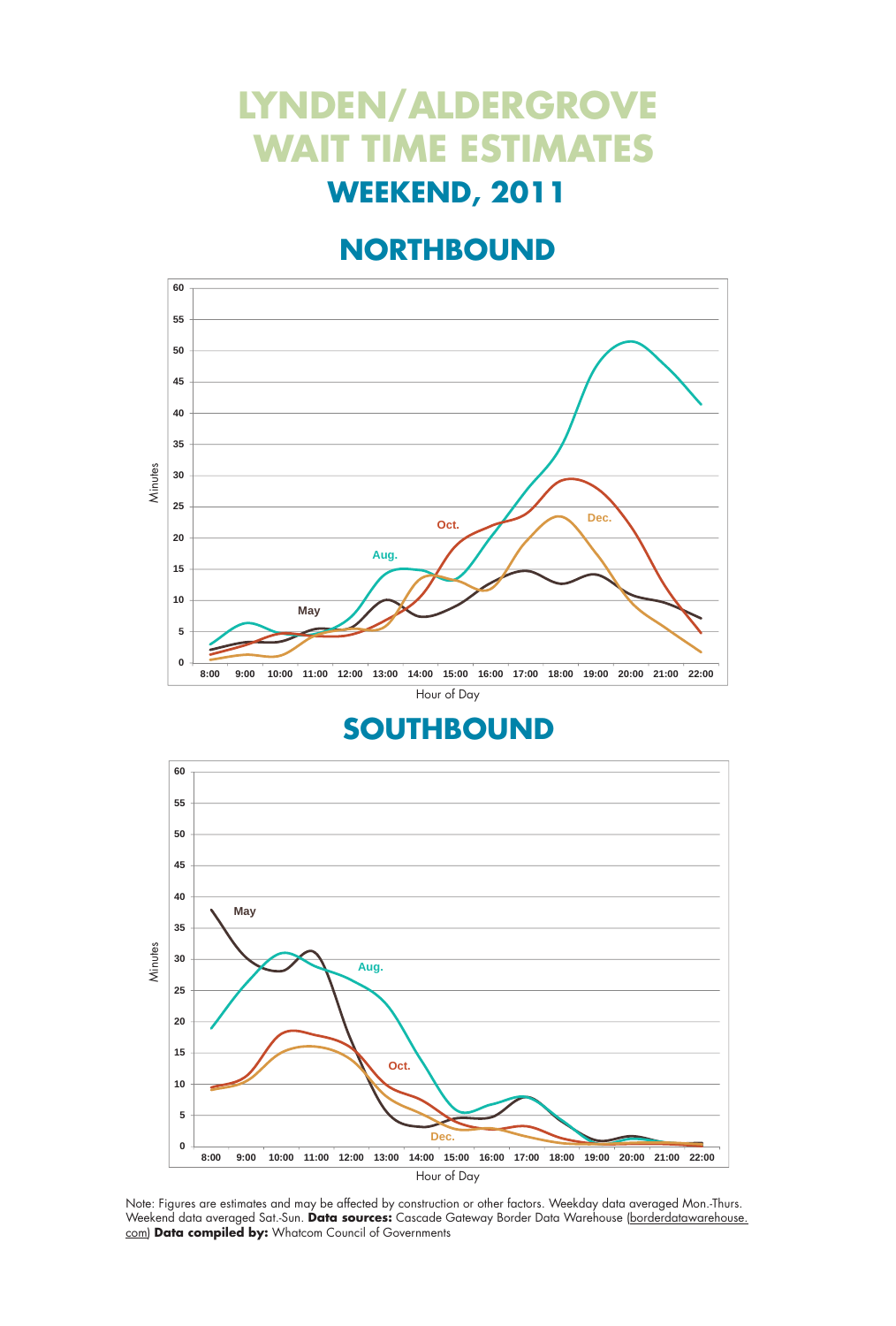## **LYNDEN/ALDERGROVE WAIT TIME ESTIMATES WEEKDAY, 2011**

### **NORTHBOUND**



#### **SOUTHBOUND**



Note: Figures are estimates and may be affected by construction or other factors. Weekday data averaged Mon.-Thurs. Weekend data averaged Sat.-Sun. **Data sources:** Cascade Gateway Border Data Warehouse (borderdatawarehouse. com) Data compiled by: Whatcom Council of Governments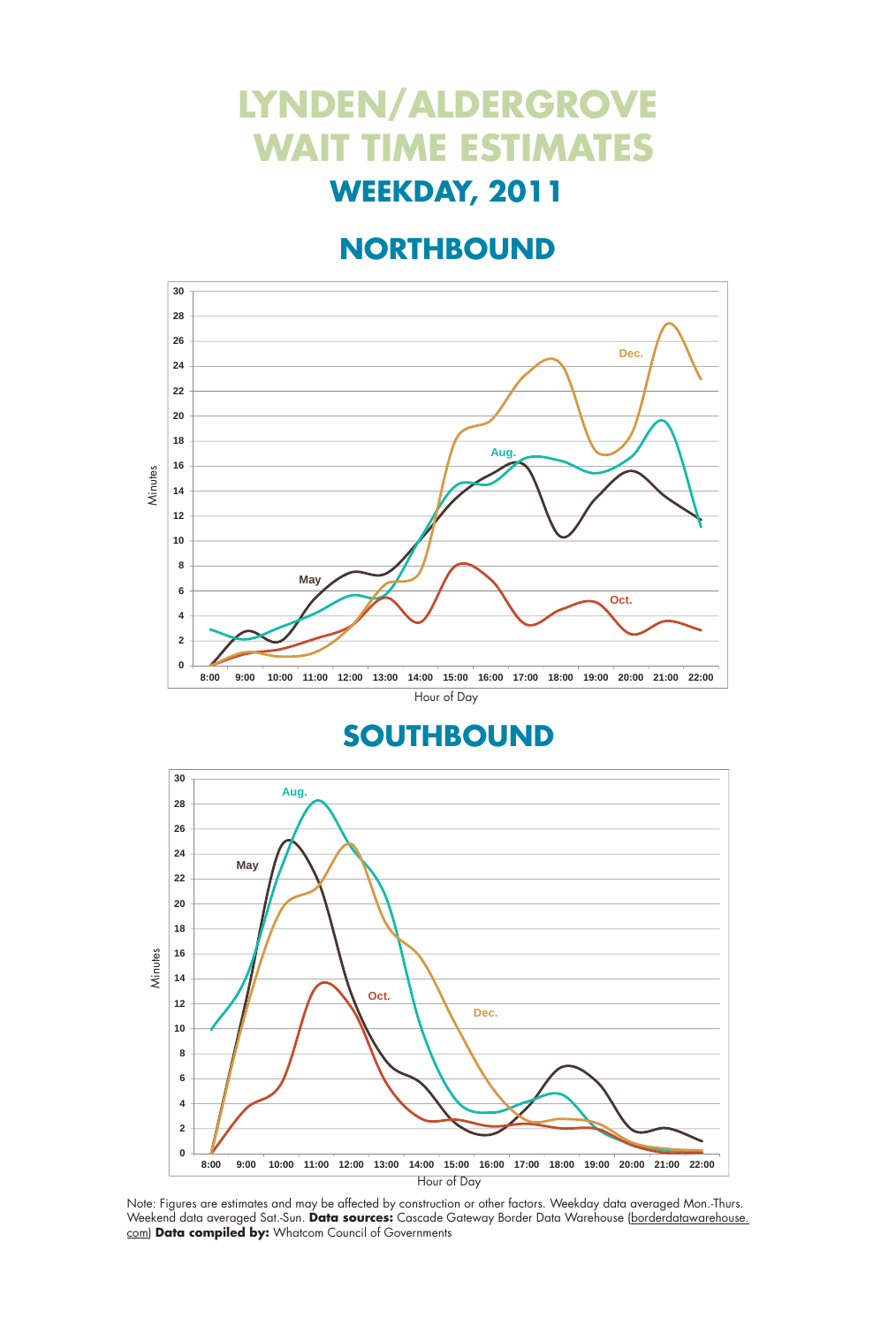## **SUMAS/ABB-HUNTINGDON WAIT TIME ESTIMATES WEEKEND, 2011**

### **NORTHBOUND**





Note: Figures are estimates and may be affected by construction or other factors. Weekday data averaged Mon.-Thurs. Weekend data averaged Sat.-Sun. **Data sources:** Cascade Gateway Border Data Warehouse (borderdatawarehouse. com) **Data compiled by:** Whatcom Council of Governments